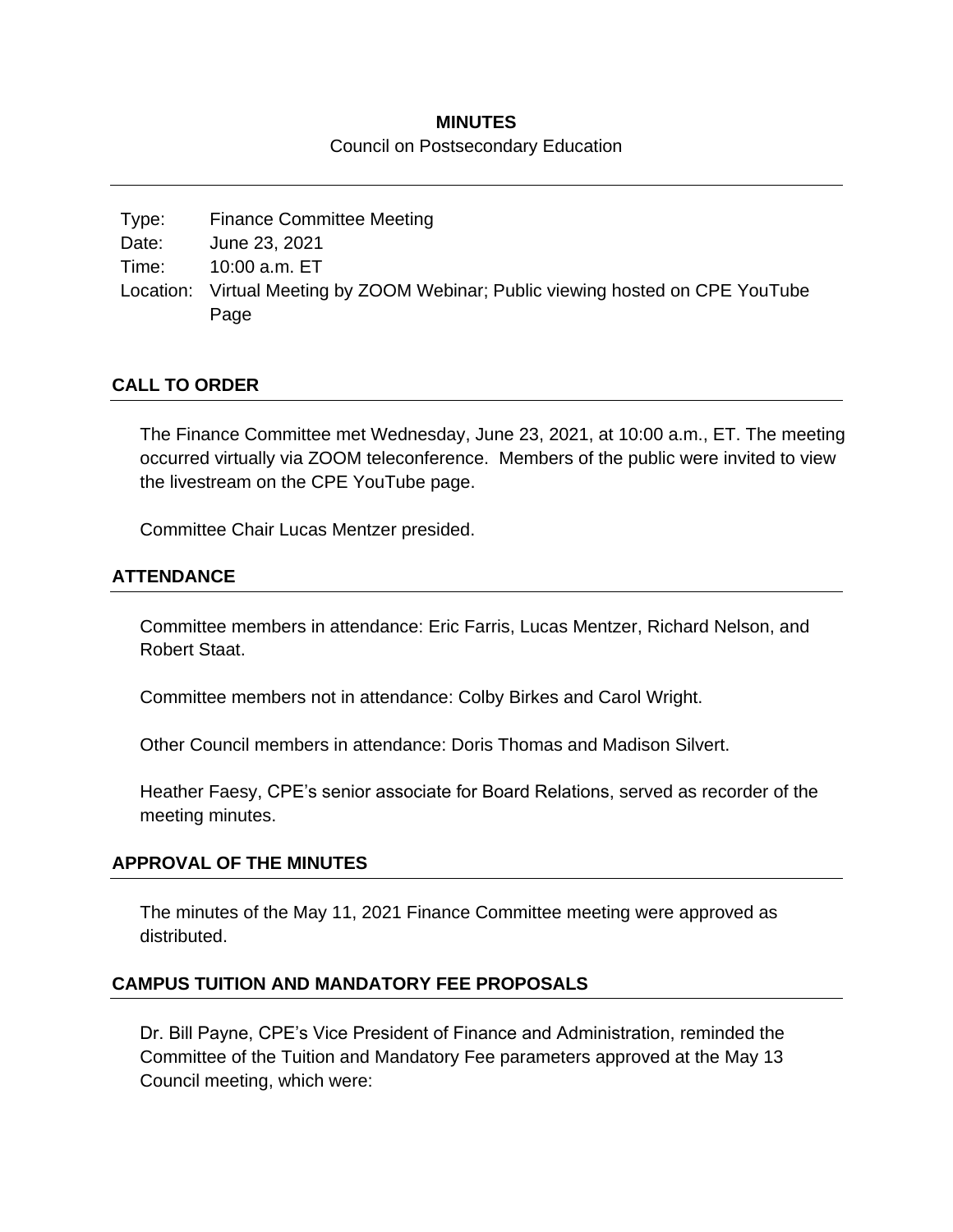Resident undergraduate tuition and mandatory fee ceilings for academic years 2021-22 and 2022-23 that equate to:

- A maximum base rate increase of no more than 3.0 percent over two years, and a maximum increase of no more than 2.0 percent in any one year, for public research and comprehensive universities.
- A maximum base rate increase of no more than  $$5.00$  per credit hour over two years, and a maximum increase of no more than \$3.<sup>00</sup> per credit hour in any one year, for students attending KCTCS institutions.

Public institutions may also be allowed to submit for Council review and approval:

- Nonresident undergraduate tuition and fee rates that comply with the Council's *Tuition and Mandatory Fees Policy*, or otherwise adhere to provisions of an existing Memorandum of Understanding between the Council and an institution.
- Market competitive tuition and fee rates for graduate and online courses.

Dr. Payne then stated each of the postsecondary institutions submitted tuition and fee proposals for academic year 2021-22 to the Council. Those proposals were reviewed for every degree level, residency, and attendance status and determined that they comply with Council approved ceilings.

Staff recommended the Committee approve the Finance Committee approve, and endorse to the full Council, the following tuition and mandatory fee proposals for academic year 2021-22.

MOTION: Dr. Staat moved to approve the staff recommendation. Mr. Nelson seconded the motion.

Before voting, Committee members held a discussion regarding declining campus enrollments; increasing costs due to a number of factors including personnel expenses, maintenance and operations costs, and retirement plans; and continuing budget cuts from the legislature.

VOTE: The motion passed.

# **INTERSTATE TUITION RECIPROCITY AGREEMENTS**

Mr. Shaun McKiernan, CPE's director of Finance and Budget, presented tuition reciprocity renewal agreements with the states of Ohio, Indiana, and West Virginia. All